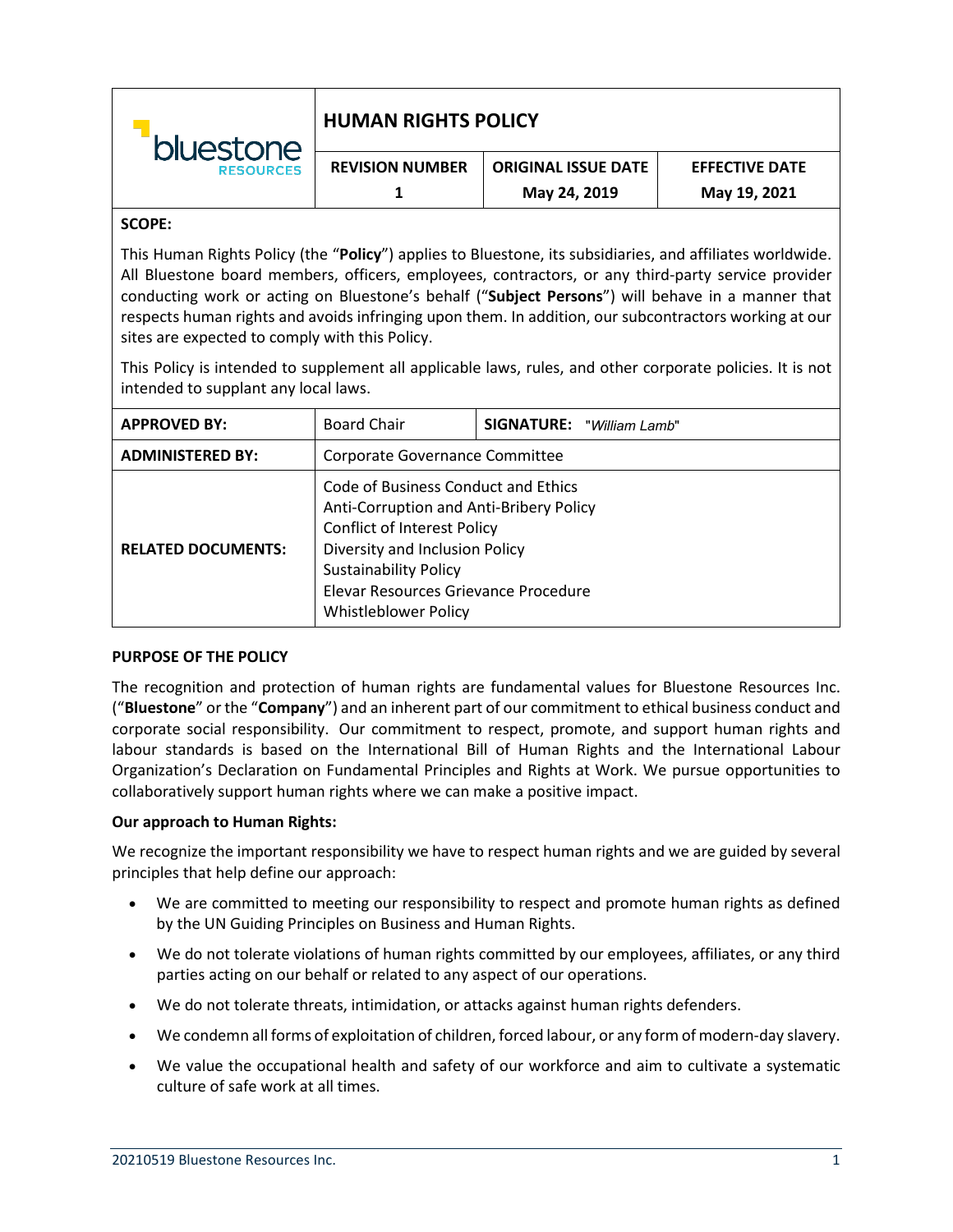- We believe in a workplace culture free of all forms of discrimination and harassment where our employees are treated with dignity and respect. We do not tolerate discrimination against individuals based on gender, identity, age, nationality, ethnic origin, religion, education, sexual orientation, political belief, disability, appearance, family status, or union membership.
- We respect the right to freedom of association and collective bargaining and the right to equal remuneration for equal work.
- We are committed to understanding and respecting the cultural heritage, rights, and norms of our local communities; we work to obtain free, prior, and informed consent of Indigenous Peoples and we recognize their individual and collective rights and interests in line with ILO Convention 169 and UN Declaration on Rights of Indigenous Peoples.
- We consider the Voluntary Principles on Security and Human Rights (VPSHR) an essential component of our commitment to social responsibility and will ensure that the security of our employees, assets, and facilities is undertaken in compliance with the law and meets the requirements of the VPSHR.
- We seek to contribute to public discussion about human rights issues and identify opportunities to engage government constructively on human rights issues relevant to our business in the host country.

# **To meet our responsibilities to respect human rights, we take the following actions:**

- We have embedded human rights principles in a number of our internal policy documents and standards, including those related to employment practices, supply chain, environmental practices, social performance, and security.
- We assess potential human rights issues related to our business and projects. We conduct human rights due diligence for our project, including design modifications, and develop action plans to mitigate those impacts.
- We perform reasonable due diligence for consultants, contractors, and other third-party service providers, require that human rights terms and conditions be included in contracts, and require periodic human rights reporting and certifications.
- We communicate this Policy to our employees, partners, contractors, and any third party acting on our behalf. We provide training on human rights and codes of conduct annually for our employees and contractors.
- We provide a safe and healthy workplace for our employees, contractors, and subcontractors.
- We have integrated the VPSHR into our security-related policies and procedures.
- We establish ongoing engagement with our communities and other stakeholders affected by our operations and develop and maintain meaningful relationships based on transparency, trust, and mutual respect.
- We have established a grievance mechanism where human rights complaints can be reported and addressed without any prejudice to the grievant.
- We monitor and try to continuously improve our human rights performance and we report on human rights in various instruments, including through our annual Sustainability Report and our corporate website.